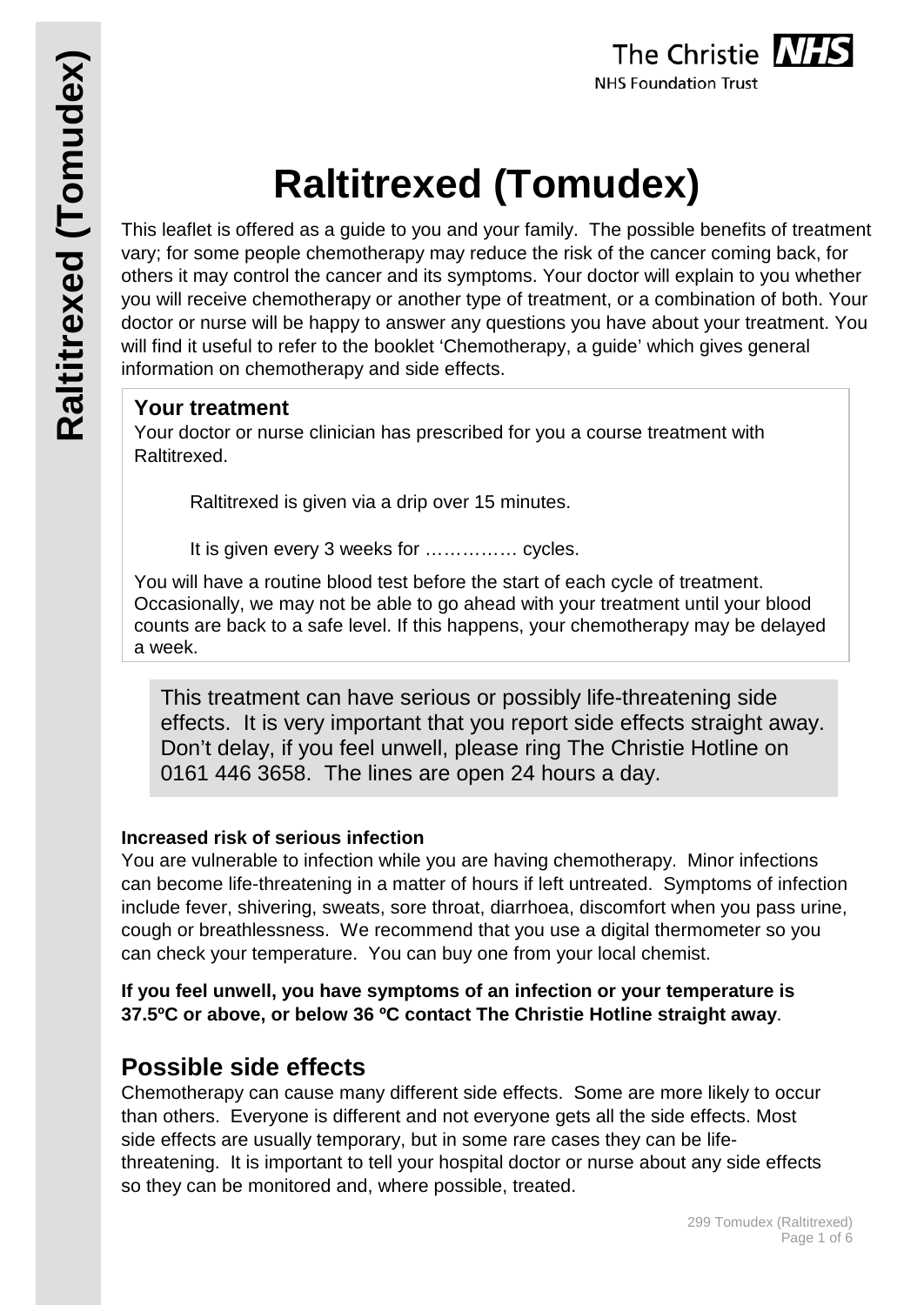# **Common side-effects (more than 1 in 10)**

#### • **Nausea and vomiting (sickness)**

The severity of this varies from person to person. Anti-sickness medication will be given along with your chemotherapy to prevent this. You will also be given anti-sickness tablets to take at home. If you continue to feel or be sick, contact your GP or this hospital, because your anti-sickness medication may need to be changed or increased.

# • **Diarrhoea**

Diarrhoea is a common side effect of your treatment. If you have watery diarrhoea you should immediately take the anti-diarrhoea treatment that the doctor has prescribed for you. This is the loperamide and may be dispensed by The Christie pharmacy, prescribed by your GP or bought from your local community pharmacy. Follow these instructions **EXACTLY**:

Take 2 loperamide capsules as soon as the first liquid stool occurs. Then take one capsule with each liquid loose stool. (The maximum dose of loperamide in a day is 8 capsules).

If you have an increase of more than 4 bowel movements each day compared to pre-treatment or any diarrhoea at night, please ring The Christie Hotline for advice.

# • **Lethargy**

Some chemotherapy may make you feel tired and lacking in energy. It can be frustrating when you feel unable to cope with routine tasks. If you do feel tired, take rest and get help with household chores. If necessary, take time off work. Gentle exercise such as walking can be beneficial.

#### • **Sore mouth**

Your mouth may become sore or dry, or you may notice small mouth ulcers during this treatment. Drinking plenty of fluids and cleaning your teeth regularly and gently with a soft toothbrush can help to reduce the risk of this happening. We can prescribe a mouthwash for you to use during treatment. You can dilute this with water if your mouth is sore. For ask your doctor or nurse for further advice. There is also general mouth care information in the chemotherapy booklet. If you continue to have a sore mouth, please contact The Christie Hotline.

#### **Uncommon side-effects (less than 1 in 10)**

#### • **Anaemia (low number of red blood cells)**

While having this treatment you may become anaemic. This may make you feel tired and breathless. Let your doctor or nurse know if these symptoms are a problem. You may need a blood transfusion.

#### • **Bruising or bleeding**

This treatment can reduce the production of platelets which help the blood clot. Let your doctor know if you have any unexplained bruising or bleeding, such as nosebleeds, bloodspots or rashes on the skin, and bleeding gums. You may need a platelet transfusion

#### • **Kidney function**

Your kidneys play an important role in dealing with many drugs. It is important to monitor how well your kidneys are working while you are having treatment. We do this by a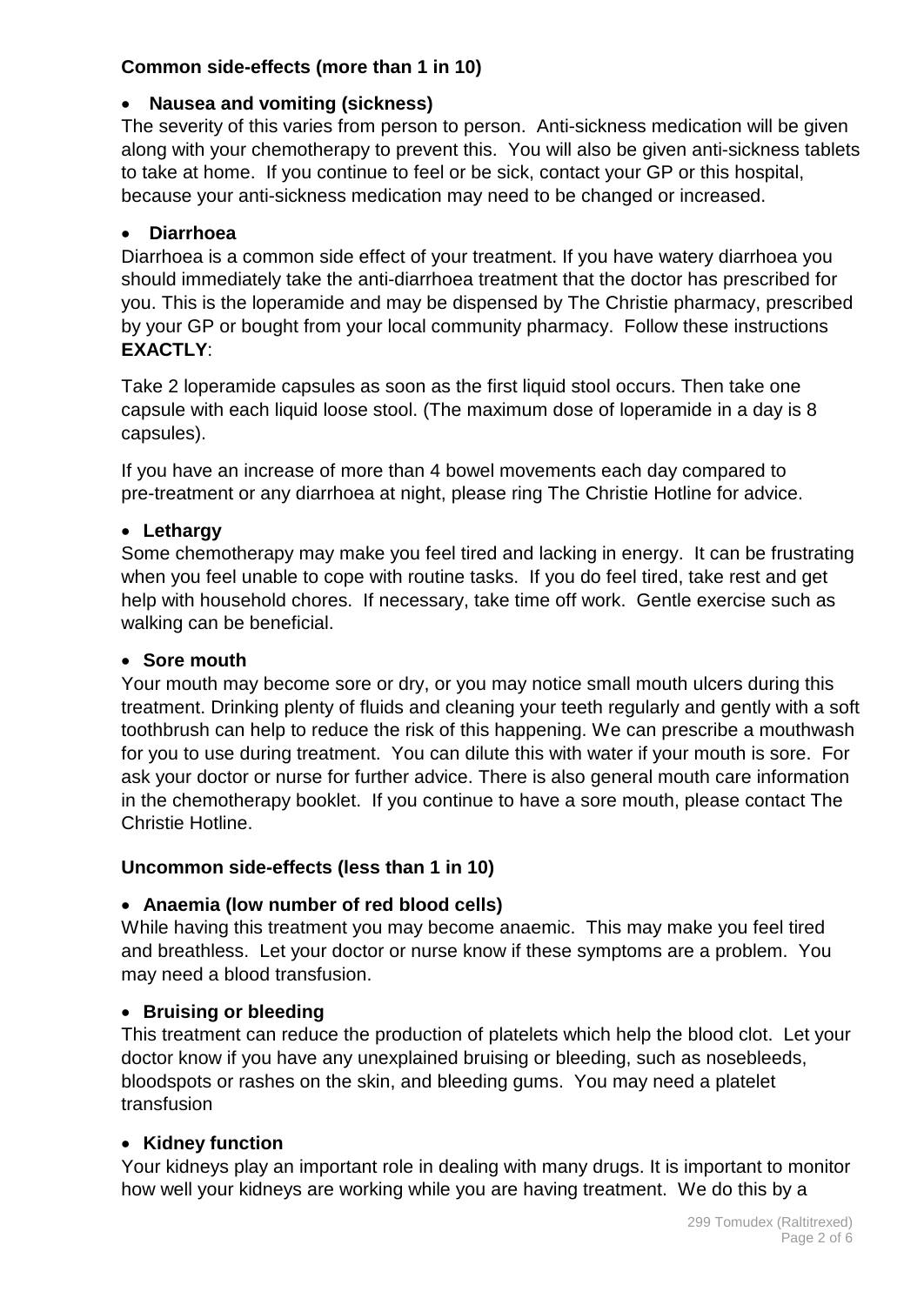blood test. If there are concerns about your kidney function a more accurate assessment can be made by an X-ray test. It is important to drink plenty of fluids (at least 8 cups) the day before and for a few days after chemotherapy.

#### • **Hair thinning**

It is uncommon to lose hair with this treatment although it may thin a little. It is advisable to avoid perms, colours, use of hot brushes and vigorous, frequent washing that could increase hair loss. Please remember that this is a temporary side effect and your hair will grow back when your treatment is completed. Very rarely, hair loss can be permanent. If you would like an appointment with the wig service, this can be arranged for you by visiting the Cancer information centre or call **0161 446 8100**. Ask the staff for a copy of 'The wig fitting service at The Christie.' The Maggie's centre runs a head care workshop. Contact Maggie's on **0161 641 4848** or email **Manchester @maggiescentres.org** to arrange an appointment.

#### • **Flu-like symptoms**

Some chemotherapy may cause flu-like symptoms such as fever, aches and pains and shivering about 3 to 5 hours after your treatment. These symptoms should be temporary and should go within 12 to 24 hours. Paracetamol will help. If your symptoms are particularly severe, tell your doctor on your next visit.

• **Extravasation** is when chemotherapy leaks outside the vein. If you develop redness, soreness or pain at the injection site **at any time** please let us know straight away.

#### • **Herbal medicine**

Some herbal medicine including St John's Wort can affect the chemotherapy. You should let your doctor or nurse know if you are taking any herbal medication, complementary or alternative medicines, including vitamins, minerals and medicines purchased over-the-counter.

#### **Serious and potentially life threatening side effects**

In a small proportion of patients chemotherapy can result in very severe side effects which may rarely result in death. The team caring for you will discuss the risk of these side effects with you.

#### • **Chest pain or stroke**

 $\overbrace{A}$  small number of patients receiving 5-Fluorouracil (5FU) or capecitabine can<br>A small number of patients receiving 5-Fluorouracil (5FU) or capecitabine can experience chest pain (angina) or rarely have a heart attack. Extremely rarely this may lead to death. Other complications such as stroke or mini-stroke can happen but are exceptionally rare.

Raltitrexed has been chosen for you as it has a lower risk of these serious side-effects.

If you develop any of these symptoms you should contact your hospital doctor for advice. In an emergency you should go immediately to your nearest accident and emergency department.

#### • **Increased risk of serious infection**

As discussed earlier chemotherapy results in an increased risk of severe infections which can be life threatening.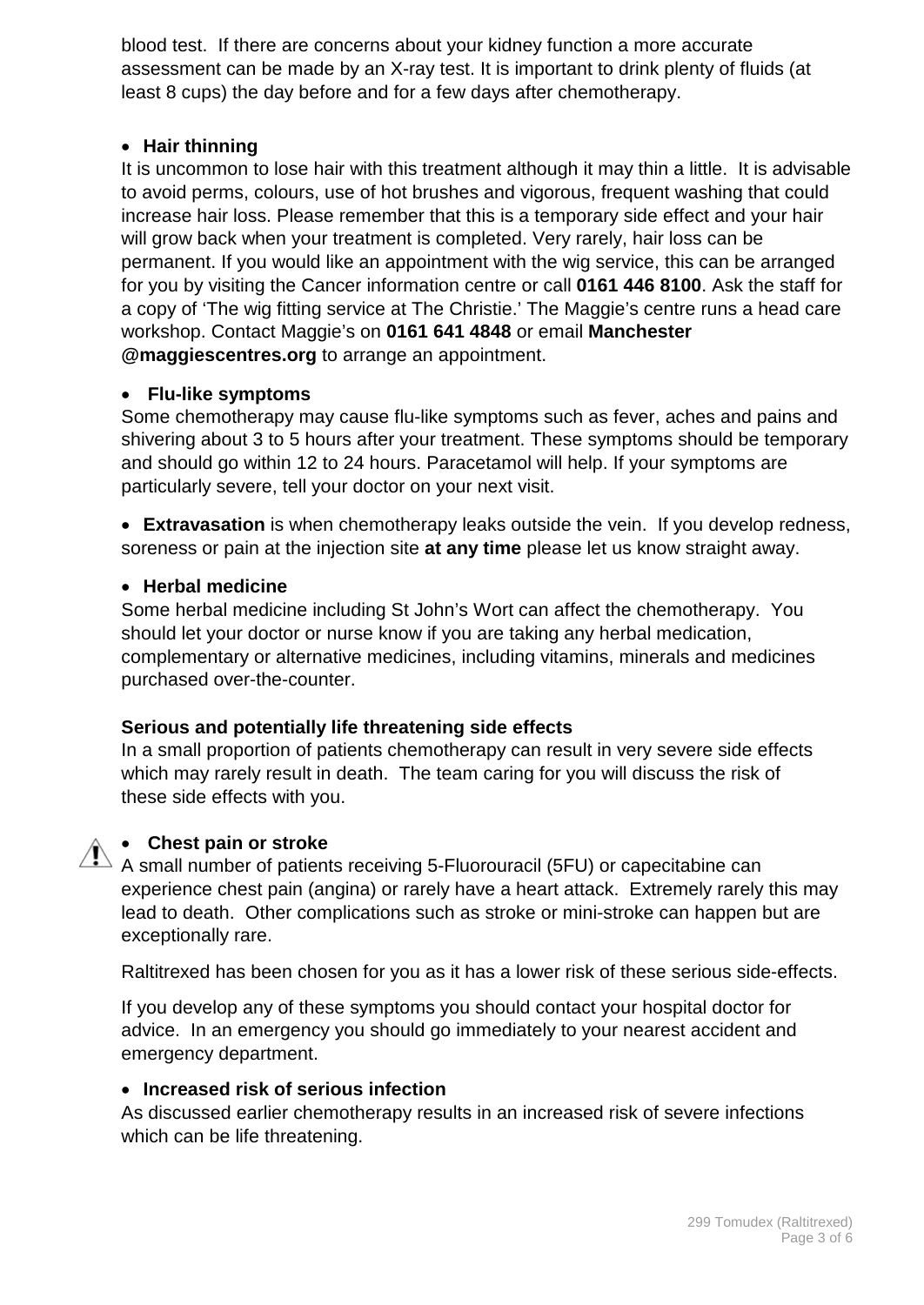# **Sex, contraception & fertility**

**Protecting your partner and contraception:** We recommend that you or your partner use a condom during sexual intercourse while you are having the course of chemotherapy. Chemotherapy is dangerous to unborn babies and this will also protect you and your partner from any chemotherapy drugs that may be present in semen and in the vagina. If you suspect that you may be pregnant please tell your doctor immediately.

**Fertility:** This chemotherapy may affect your ability to have children. Your doctor or nurse should have discussed this with you. If not, please ask them before you start treatment.

# • **For female patients only:**

# **Loss of periods**

Due to the effect of chemotherapy on the ovaries, you may find that your periods become irregular or stop. This is more likely in women over the age of 40 when most women will notice some change in their periods. It is less common in women under the age of 40 but does still happen and can result in significant menopausal symptoms (see section below). Even if your periods stop completely during chemotherapy your periods may come back several years later. This means that you may be able to become pregnant even many years after chemotherapy. It is very important to use contraception if you don't want to get pregnant.

# **Menopausal symptoms**

When the ovaries stop working due to chemotherapy or during a natural menopause most women experience symptoms such as hot flushes, sweats (night and day) and vaginal dryness. These hormonal changes can make the vagina feel as though it has shrunk and become less easy to stretch. This is called vaginal atrophy and can result in discomfort, pain on sexual intercourse, itching and recurrent urine infections. If your ovaries don't start to work again the vaginal symptoms can be permanent, although the flushes and sweats tend to reduce and stop over a small number of years. Some women who have already gone through menopause may notice their symptoms worsening for a time after chemotherapy.

The vaginal symptoms can start early and the longer they are left the harder they can be to treat. Please contact your specialist nurse either in clinic or by phone when the symptoms first develop if you would like help. Symptoms can be managed in several ways including gels, essential oil pessaries and sometimes local oestrogen replacement. You may also find it helpful to request the booklet 'Menopausal symptoms and breast cancer' by Breast Cancer Care (either from your breast care nurse, the cancer information centre at The Christie or online).

# **Late side effects**

Some side effects may become evident only after a number of years. In reaching any decision with you about treatment, the potential benefit you receive from treatment will be weighed against the risks of serious long term side effects to the heart, lungs, kidneys and bone marrow. With some drugs there is also a small but definite risk of developing another cancer. If any of these problems specifically applies to you, the doctor will discuss these with you and note this on your consent form.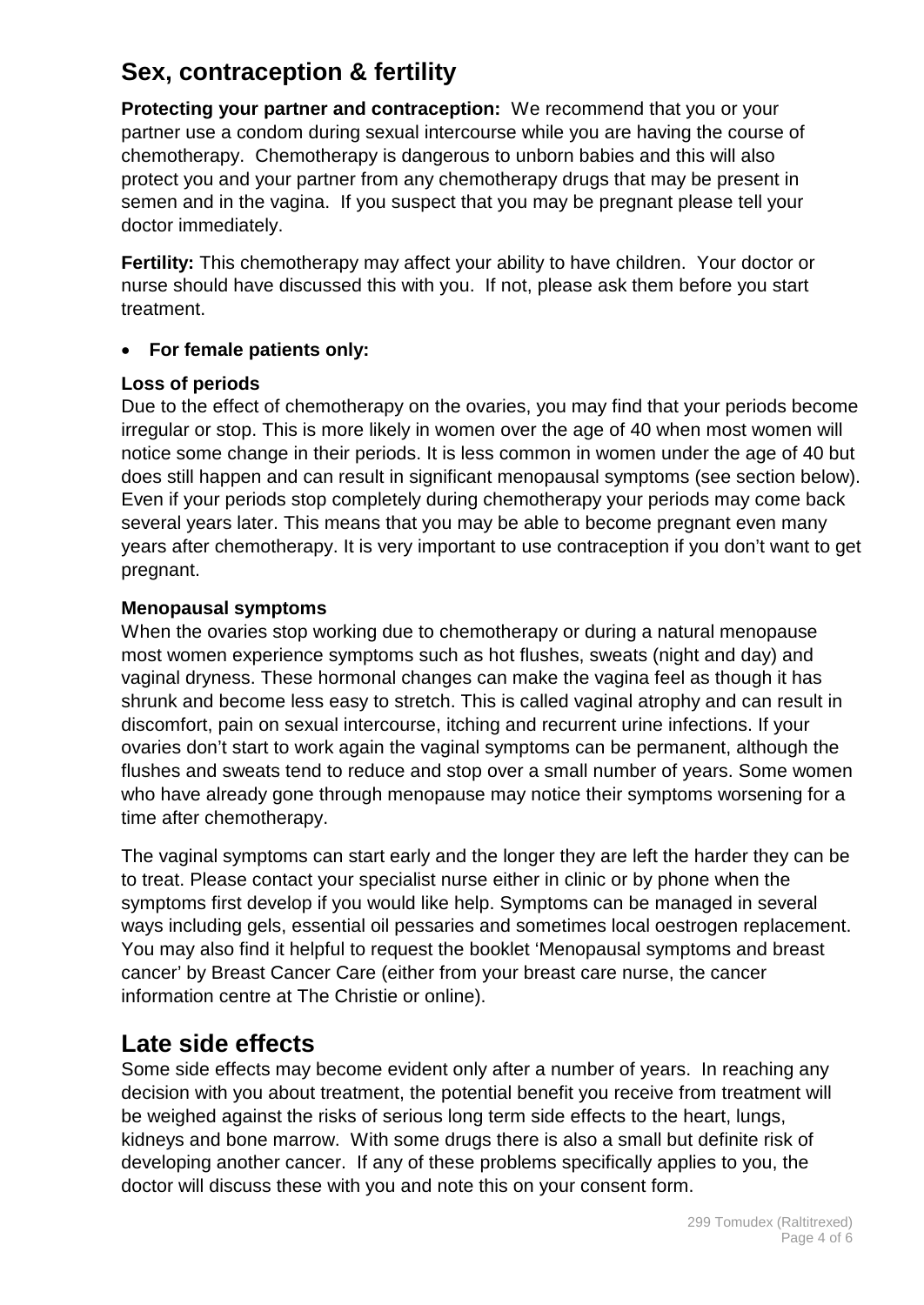# **Contacts**

If you have any general questions or concerns about your treatment, please ring the area where you are having treatment:

- Administration enquiries **0161 918 7606/7610**
- Chemotherapy nurse: **0161 918 7171 •** Clinical trials unit

For advice ring The Christie Hotline on **0161 446 3658** (24 hours)